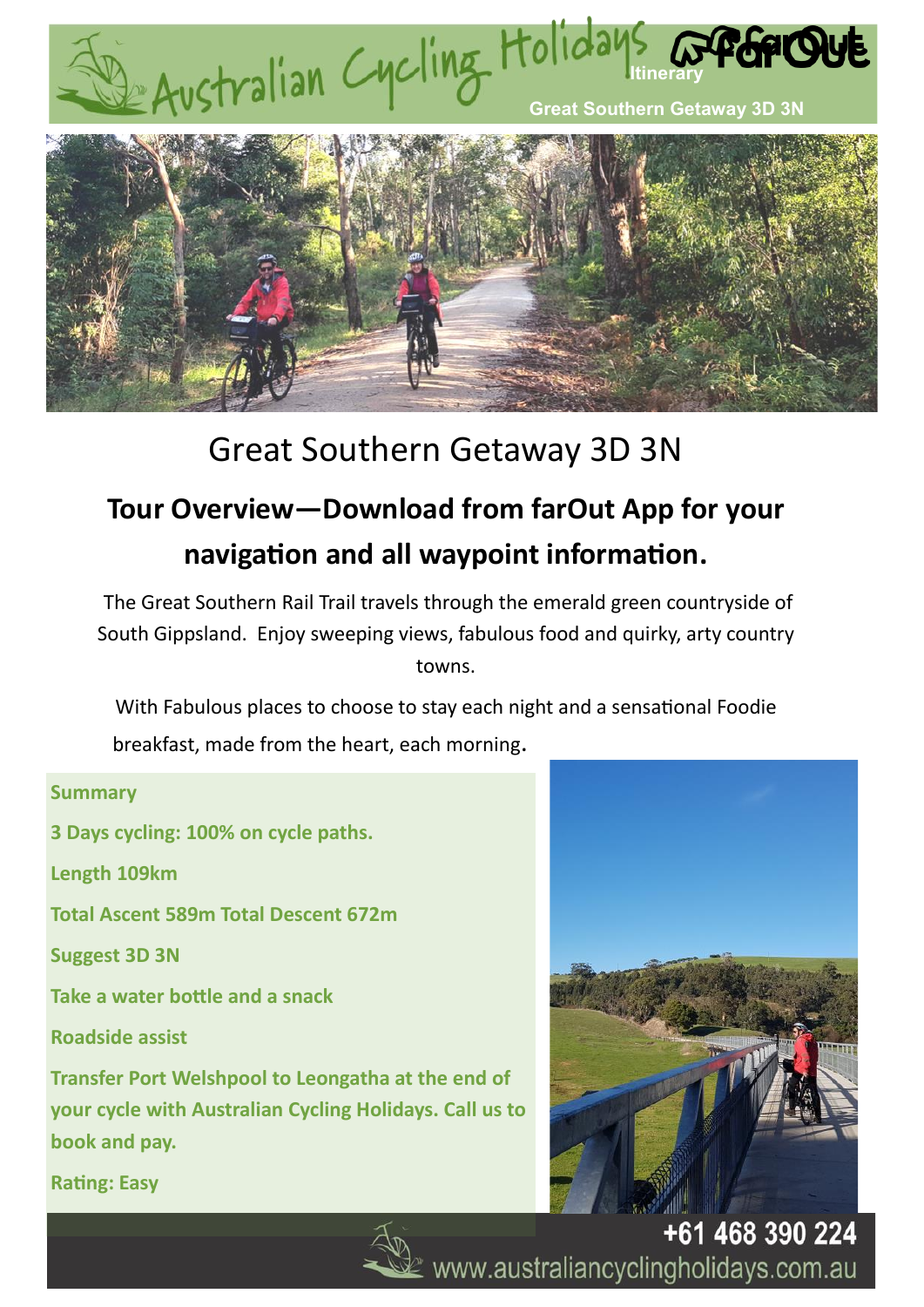

# **Great Southern Rail Trail**

farOut App is designed so that you can create and enjoy your own cycle tour, rail trail, day ride or gravel road adventure using the information that the app provides. To get you started we have put together some Itineraries for rides you might like to do yourself.

The Great Southern Rail Trail is one of our many farOut APP **Victorian Country Rail Trails and**  Paths. Read the attached tour description and suggested Itinerary.

For 7 years we have been successfully running Australian Cycling Holiday tours in Gippsland. Now we are excited to offer these tours using the farOut APP so you can plan and create your own cycling tour.

# **Getting Started:**

Download the app from your Apple or Android store, open it up, search for cycle routes by pressing the cyclist top left and search Great Southern Rail Trail. This ride is free.

You can also purchase the **Victoria Country Rail Trails and Paths** which includes the **Great Southern Rail Trail**. This means you will get >830km of Cycle Paths and Rail Trails in regional Victoria.

The Great Southern Rail Trail is free—take a look!

# **farOut APP gives you:**

- I. The route on rail trails. With offline navigation. Like an electronic guide book.
- II. Elevations, Distance to next waypoint eg water / accommodation etc
- III. Location of accommodation, food, water, points of interest.
- IV. Location of transport that will take you and your bike
- V. Tells you the road surface and type. Gravel or sealed / path or road.
- VI. Allows you to break your journey into day stages using the 'create Custom Route' Function

# **farOut App cycling is mapped by Cyclists for Cyclists.**

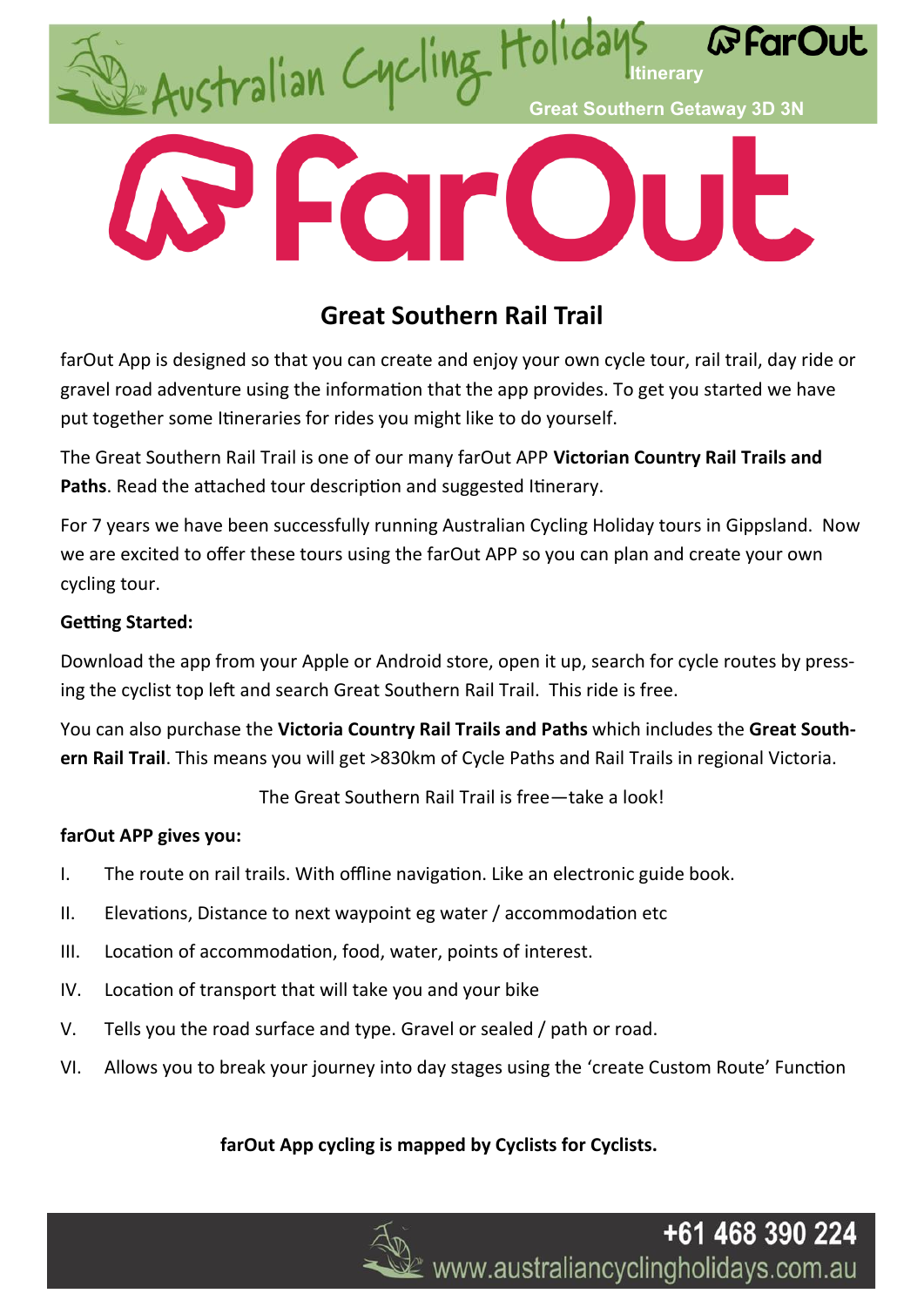**In Australian Cycling Holidays** *GFarOut* **Great Southern Getaway 3D 3N** 

Arrive in Leongatha by car or coach the night prior to your ride. We will meet you when you arrive. Your car can stay with us for the duration of your cycle.

Leongatha has many options for accommodation including a caravan park. Check out the ratings.

# **Night One and Two**

# **Leongatha Accommodation**

Alkira Leongatha Studios

90 McCartin Street Leongatha

0467 274 872

[https://alkira-garden-studio-accommodation](https://alkira-garden-studio-accommodation-leongatha.business.site/)[leongatha.business.site/](https://alkira-garden-studio-accommodation-leongatha.business.site/)



Alkira Leongatha are comfy garden studios or our new Alkira House on Bruce, located close to the town centre in lovely gardens. There is ample off street parking and free WiFi. Each studio has an ensuite, fridge and tea and coffee making facilities.

The Leongatha township has supermarkets and shops. There are also restaurants and cafes for breakfast, lunch and dinner.

# **Day One**

# **Leongatha to Korumburra Rtn - 32km Cycle**

### **The Ride**

- This new section of the Great Southern Rail Trail threads through the valleys far away from the road.
- It is an amazing ride through the valleys that tuck into the green rolly hills of the Strzelecki Ranges.
- Look up as you ride through the cuttings—they are enormous!
- The Ruby station was built in 1890 and the area is now the Ruby Country Fire Brigade.
- Its uphill to Korumburra and downhill on the way back.

### **We Love**

• Korumburra was once famous for its coal mining boom. Learn about life in the 1800s at the Coal Creek Community Park and Museum full of old buildings a working tramway.

# **Food**

There are lots of yummy options in Korumburra. Enjoy the Ned Kelly Bakery, the Borough Department Store and finish off with the Burra Brewery! Take Tea at the Tiny Teapot

# **Fun Fact**

• Prior to the arrival of Europeans the area was occupied by the Boonwurrung Aborigines. The area was originally known as 'The Wild Cattle Run' due to the livestock which roamed free after the Corinella settlement was disbanded in 1828.





+61 468 390 224  $\mathcal{L}$  www.australiancyclingholidays.com.au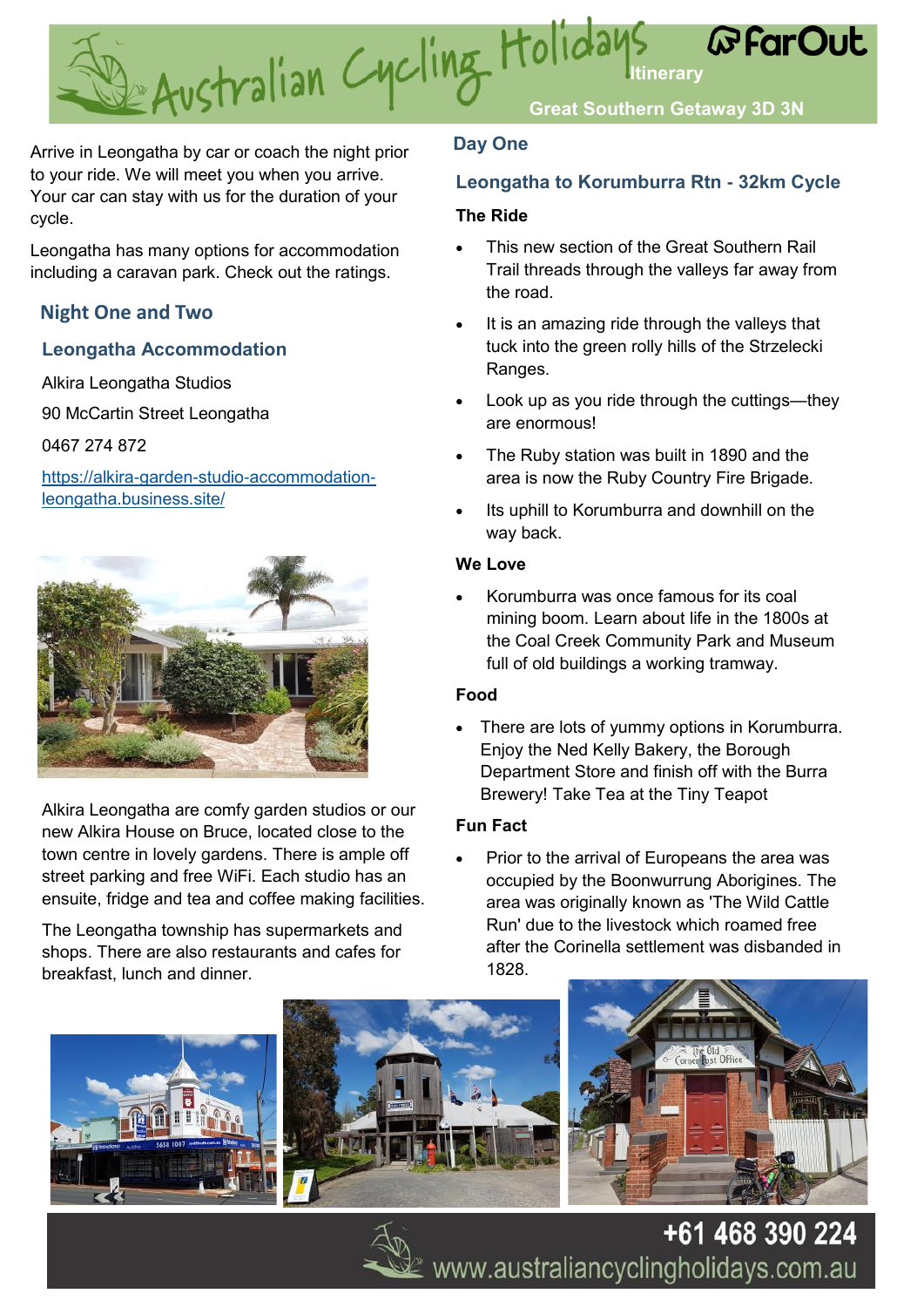

# **Leongatha to Fish Creek - 35km Cycle**

#### **The Ride**

- The ride out of Leongatha is through wetlands and dairy country to Koonwarra. Give way to cattle and roaming chickens on the trail.
- From Koonwarra your cycle takes you through the beautiful Black Spur over the creeks on the historic bridges. You'll pass through Koonwarra, Meeniyan and Buffalo on your way to Fish Creek.

#### **We Love**

Meeniyan was recently awarded best small town in Gippsland. It has an array of cafes, gift shops and places to explore. Meeniyan has a quirky community garden. Which is right next to the rail trail. Local produce is celebrated here and is home to an annual garlic festival.

#### **Food**

• Koonwarra is a small town with amazing food. The slow food movement started here. The Koonwarra general store has lots of homemade jams, chutneys, cheeses and other local produce as well as tasty lunch menu items.

#### **Fun Fact**

- The Fish Creek pub has a big mullet (fish) sculpture lying on top of it. The mullet is designed to look like it has been dropped by a sea eagle flying overhead.
- Alison Lester well known Australian Children's Author also has a shop in fish creek.

# **Day Two Night Three**

#### **Your Fish Creek Accommodation**

Fish Creek has the Pub for overnight. Check Stayz or Air BnB making sure that you can ride there.

#### **Alkira Fish Creek 0467 274 872**

9 Lorimer Street Fish Creek VIC



This delightful accommodation is right next to the town centre of Fish Creek. The whole accommodation is recently refurbished and renovated. There are very comfy beds with quality bed linen, ensuite bathrooms, free WiFi and a basic kitchenette with tea and coffee making facilities.

Fish Creek main street is just a few doors up where there are come cosy cafes and a tasty pub or pizza place for dinner.